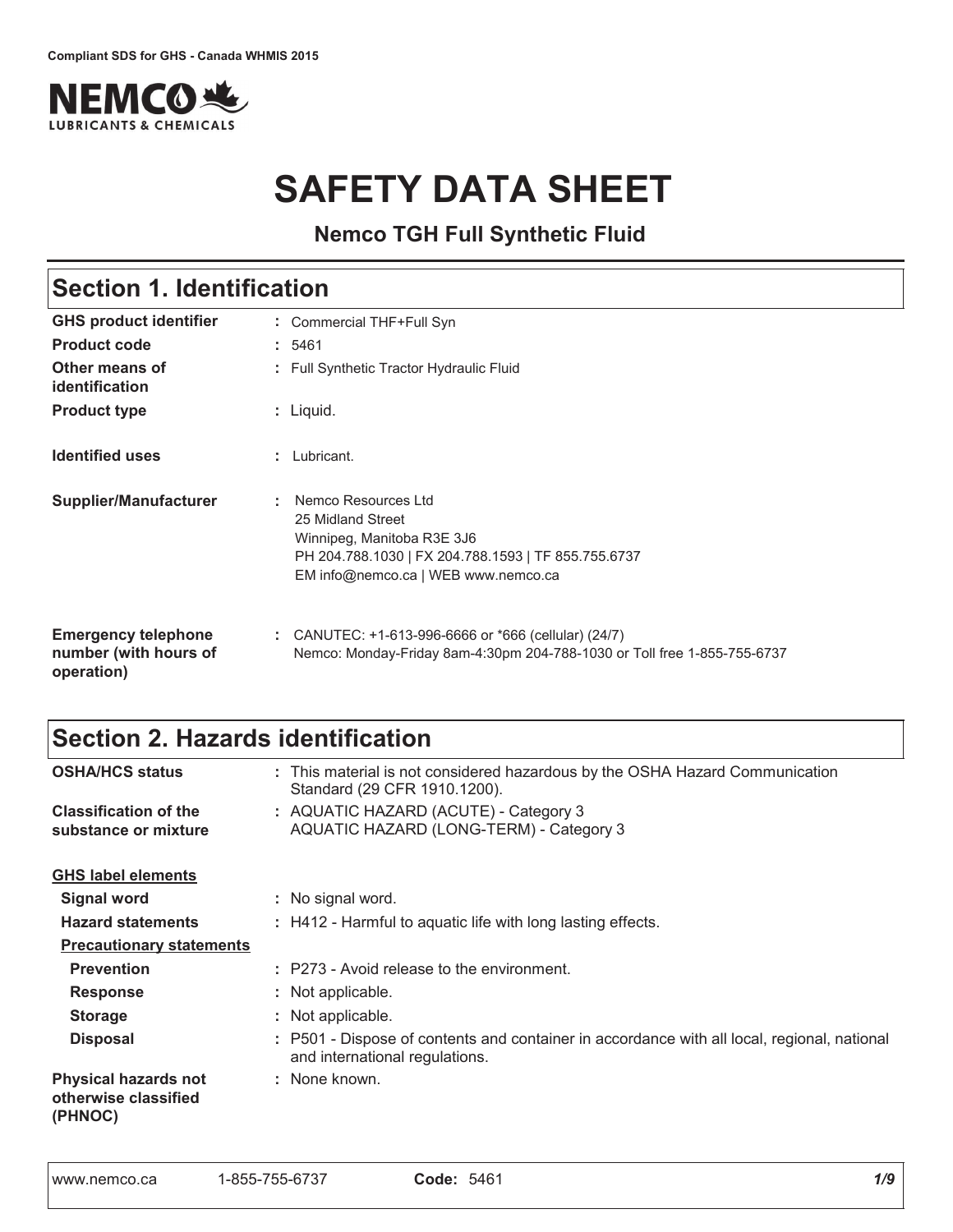

## **Section 2. Hazards identification**

| <b>Health hazards not</b> |
|---------------------------|
| otherwise classified      |
| (HHNOC)                   |

· None known

## Section 3. Composition/information on ingredients

| Substance/mixture                | : Mixture                                |
|----------------------------------|------------------------------------------|
| <b>Chemical name</b>             | : Lubricating oil.                       |
| Other means of<br>identification | : Full Synthetic Tractor Hydraulic Fluid |
|                                  |                                          |

### **CAS number/other identifiers**

| <b>CAS number</b>   | : Not applicable. |
|---------------------|-------------------|
| <b>Product code</b> | : 5461            |

| Ingredient name                                        | $\frac{0}{0}$    | <b>CAS number</b> |
|--------------------------------------------------------|------------------|-------------------|
| 1-Decene, homopolymer, hydrogenated                    | $≥25 - ≤50$      | 68037-01-4        |
| Distillates (petroleum), hydrotreated light paraffinic | 1≥3 - ≤5         | 64742-55-8        |
| Triphenyl phosphite                                    | $\geq 0.3 - 1.5$ | 101-02-0          |

### Any concentration shown as a range is to protect confidentiality or is due to batch variation.

There are no additional ingredients present which, within the current knowledge of the supplier and in the concentrations applicable, are classified as hazardous to health or the environment and hence require reporting in this section.

Occupational exposure limits, if available, are listed in Section 8.

## **Section 4. First aid measures**

#### Description of necessary first aid measures Eye contact : If material comes in contact with the eyes, immediately wash the eyes with large amounts of water for 15 minutes, occasionally lifting the lower and upper lids. Get medical attention. **Inhalation** : If person breathes in large amounts of material, move the exposed person to fresh air at once. If breathing has stopped, perform artificial respiration. Keep the person warm and at rest. Get medical attention as soon as possible. **Skin contact** : If the material comes in contact with the skin, wash the contaminated skin with soap and water promptly. If the material penetrates through clothing, remove the clothing and wash the skin with soap and water promptly. If irritation persists after washing, get medical attention immediately. Ingestion : Wash out mouth with water. If material has been swallowed and the exposed person is conscious, give small quantities of water to drink. Stop if the exposed person feels sick as vomiting may be dangerous. Do not induce vomiting unless directed to do so by medical personnel. Never give anything by mouth to an unconscious person. Get medical attention if symptoms occur.

### Most important symptoms/effects, acute and delayed

| <b>Potential acute health effects</b> |                                                                                      |  |
|---------------------------------------|--------------------------------------------------------------------------------------|--|
| Eye contact                           | : No known significant effects or critical hazards.                                  |  |
| <b>Inhalation</b>                     | : No known significant effects or critical hazards.                                  |  |
| <b>Skin contact</b>                   | : No known significant effects or critical hazards.                                  |  |
| Ingestion                             | : No known significant effects or critical hazards.                                  |  |
| Over-exposure signs/symptoms          |                                                                                      |  |
| Eye contact                           | : Adverse symptoms may include the following: pain or irritation, watering, redness. |  |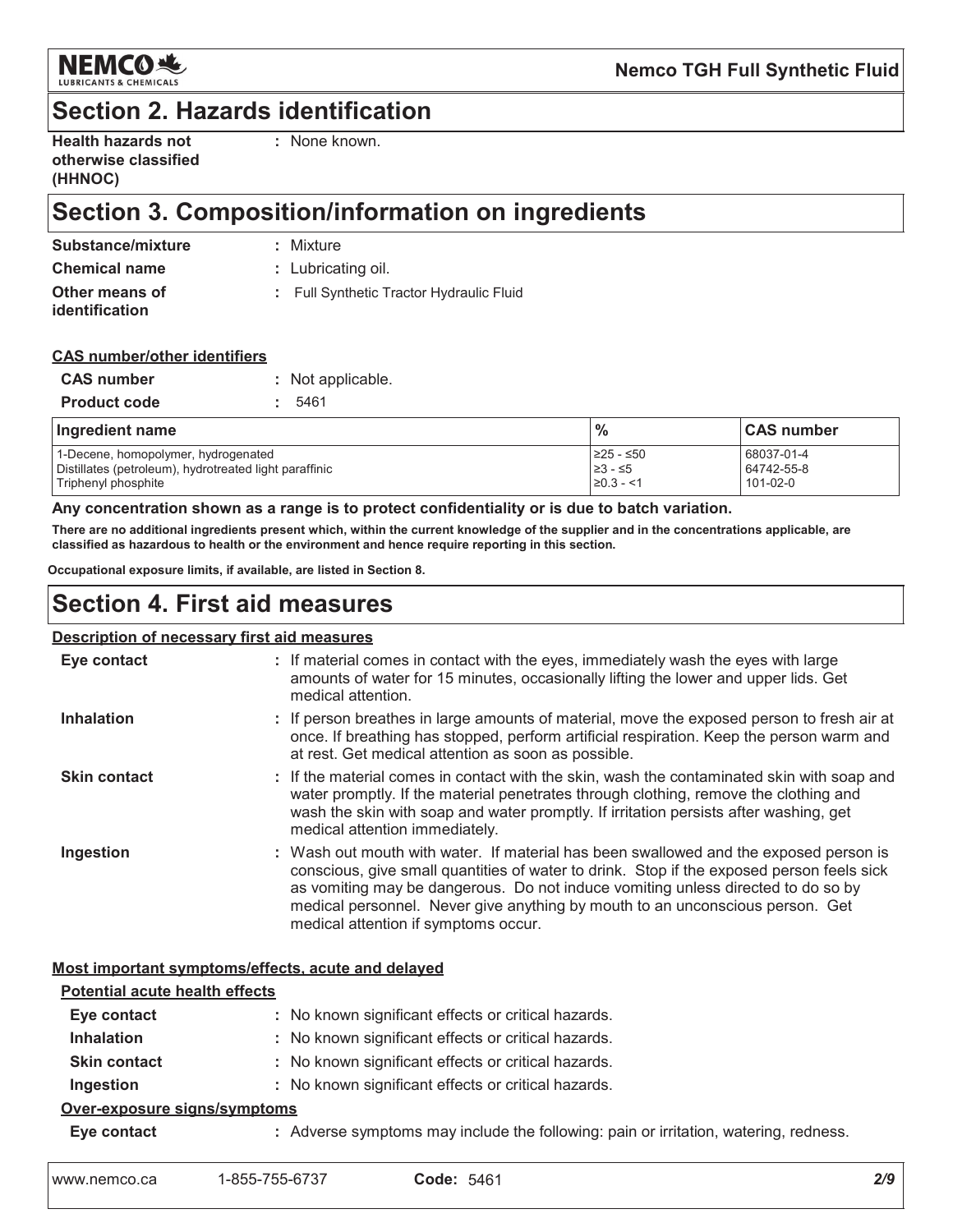

## **Section 4. First aid measures**

| <b>Inhalation</b>   | : Adverse symptoms may include the following: respiratory tract irritation, coughing. |
|---------------------|---------------------------------------------------------------------------------------|
| <b>Skin contact</b> | : Adverse symptoms may include the following: irritation, redness.                    |
| Ingestion           | : No known significant effects or critical hazards.                                   |
|                     |                                                                                       |
|                     | Indication of immediate medical attention and special treatment needed, if necessary  |
| Notos to physician  | Exact eventomatically. Contact poison traatment epocialist immodiately if large       |

| Notes to physician                | : Treat symptomatically. Contact poison treatment specialist immediately if large<br>quantities have been ingested or inhaled.                                              |  |
|-----------------------------------|-----------------------------------------------------------------------------------------------------------------------------------------------------------------------------|--|
| <b>Specific treatments</b>        | : No specific treatment.                                                                                                                                                    |  |
| <b>Protection of first-aiders</b> | No action shall be taken involving any personal risk or without suitable training. It may<br>be dangerous to the person providing aid to give mouth-to-mouth resuscitation. |  |

See toxicological information (Section 11)

## **Section 5. Fire-fighting measures**

| <b>Extinguishing media</b>                               |                                                                                                                                                |
|----------------------------------------------------------|------------------------------------------------------------------------------------------------------------------------------------------------|
| Suitable extinguishing<br>media                          | : Use water spray to cool fire exposed surfaces and to protect personnel. Foam, dry<br>chemical or water spray (fog) to extinguish fire.       |
| Unsuitable extinguishing<br>media                        | : None known.                                                                                                                                  |
| <b>Specific hazards arising</b><br>from the chemical     | : Toxic fumes gases or vapors may evolve on burning.                                                                                           |
| <b>Hazardous thermal</b><br>decomposition products       | : No specific data.                                                                                                                            |
| <b>Special protective actions</b><br>for fire-fighters   | : When fighting fires wear full turnout gear and self contained breathing apparatus. Water<br>may cause splattering. Material floats on water. |
| <b>Special protective</b><br>equipment for fire-fighters | : Not applicable.                                                                                                                              |

## **Section 6. Accidental release measures**

### Personal precautions, protective equipment and emergency procedures

| For non-emergency<br>personnel                        | : Keep unnecessary and unprotected personnel from entering. Do not touch or walk<br>through spilled material. Avoid breathing vapor or mist. Provide adequate ventilation.<br>Wear appropriate respirator when ventilation is inadequate. Put on appropriate<br>personal protective equipment.                                  |
|-------------------------------------------------------|---------------------------------------------------------------------------------------------------------------------------------------------------------------------------------------------------------------------------------------------------------------------------------------------------------------------------------|
| For emergency responders                              | : If specialized clothing is required to deal with the spillage, take note of any information in<br>Section 8 on suitable and unsuitable materials. See also the information in "For non-<br>emergency personnel".                                                                                                              |
| <b>Environmental precautions</b>                      | : Avoid dispersal of spilled material and runoff and contact with soil, waterways, drains<br>and sewers. Inform the relevant authorities if the product has caused environmental<br>pollution (sewers, waterways, soil or air). Water polluting material. May be harmful to<br>the environment if released in large quantities. |
| Methods and materials for containment and cleaning up |                                                                                                                                                                                                                                                                                                                                 |
| <b>Spill</b>                                          | : Contain with dikes or absorbent to prevent migration to sewers/streams. Take up small<br>spill with dry chemical absorbent; large spills may require pump or vacuum prior to                                                                                                                                                  |

absorbent. May require excavation of severely contaminated soil.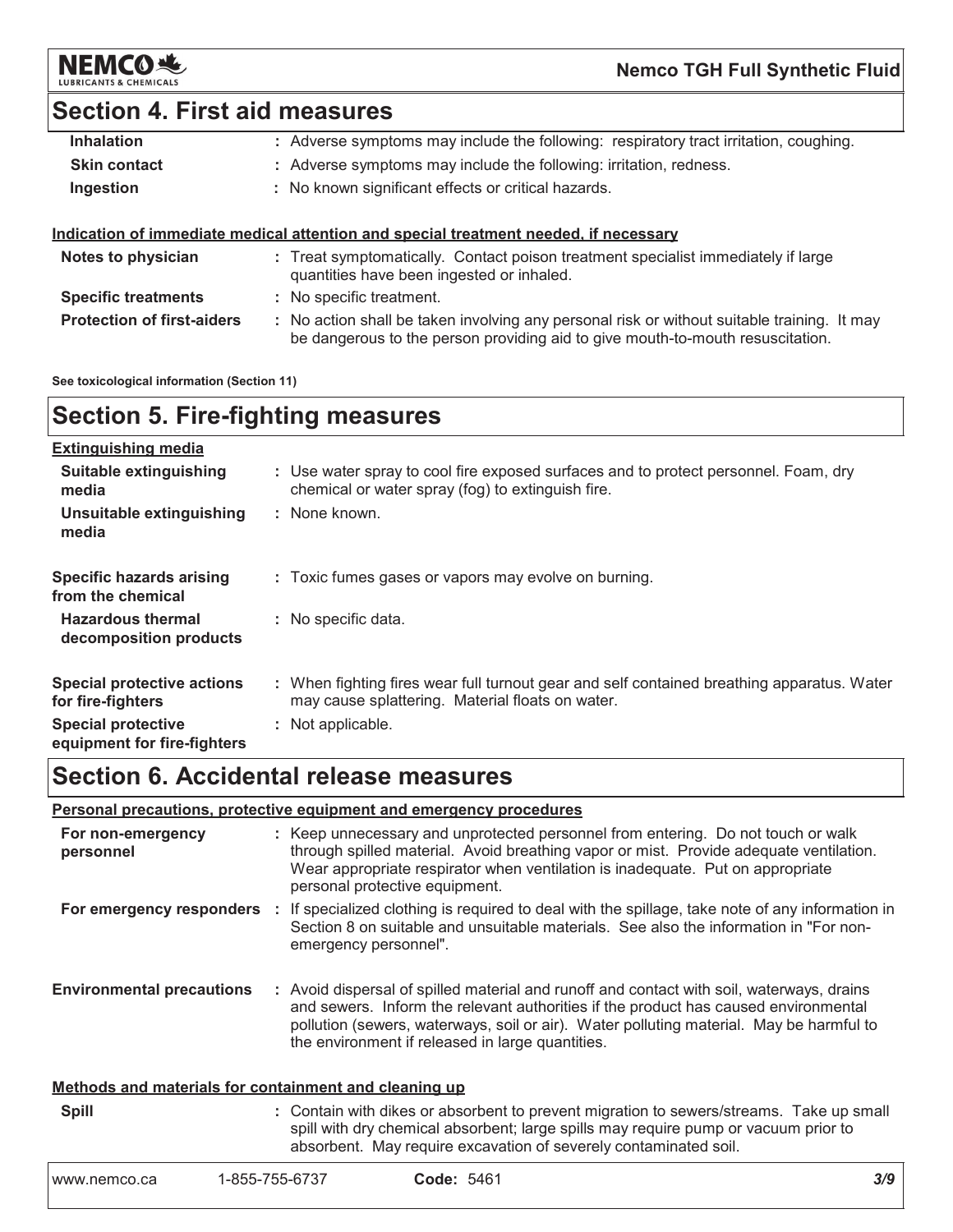

## Section 7. Handling and storage

## **Precautions for safe handling**

| <b>Protective measures</b>                                         | : Put on appropriate personal protective equipment (see Section 8). Do not get in eyes or<br>on skin or clothing. Do not breathe vapor or mist. Do not ingest. Use only with<br>adequate ventilation. Wear appropriate respirator when ventilation is inadequate.                                                                                                                                                                                                                           |
|--------------------------------------------------------------------|---------------------------------------------------------------------------------------------------------------------------------------------------------------------------------------------------------------------------------------------------------------------------------------------------------------------------------------------------------------------------------------------------------------------------------------------------------------------------------------------|
| Advice on general<br>occupational hygiene                          | : Eating, drinking and smoking should be prohibited in areas where this material is<br>handled, stored and processed. Workers should wash hands and face before eating,<br>drinking and smoking.                                                                                                                                                                                                                                                                                            |
| Conditions for safe storage,<br>including any<br>incompatibilities | : Do not store above the following temperature: 80°C (175°F). Odorous and toxic fumes<br>may form from the decomposition of this product if stored at excessive temperatures for<br>extended periods of time. Store in accordance with local regulations. Do not store at<br>temperatures exceeding 113°F (45°C). Store in a dry, cool and well-ventilated area,<br>away from incompatible materials (see Section 10). Use appropriate containment to<br>avoid environmental contamination. |

## Section 8. Exposure controls/personal protection

### **Control parameters**

| <b>Occupational exposure limits</b>                       |                  | TWA (8 hours) |                         | STEL (15 mins) |                          |                   | <b>Ceiling</b> |     |                          |       |                  |
|-----------------------------------------------------------|------------------|---------------|-------------------------|----------------|--------------------------|-------------------|----------------|-----|--------------------------|-------|------------------|
| Ingredient                                                | List name        | ppm           | mg/m <sup>3</sup> Other |                | ppm                      | mg/m <sup>3</sup> | Other          | ppm | mg/m <sup>3</sup>        | Other | <b>Notations</b> |
| Distillates (petroleum), hydrotreated<br>heavy paraffinic | US ACGIH 3/2015  |               | 5                       |                |                          |                   |                |     |                          |       | [a]              |
|                                                           | AB 4/2009        |               | 5                       |                | $\overline{\phantom{0}}$ | 10                |                |     | $\overline{\phantom{a}}$ |       | [b]              |
|                                                           | ON 7/2015        |               | 5                       |                | $\overline{\phantom{0}}$ | 10                |                |     |                          |       | [b]              |
|                                                           | QC 1/2014        |               | 5                       |                | $\overline{\phantom{0}}$ | 10                |                |     | -                        |       | [b]              |
| Distillates (petroleum), hydrotreated<br>light paraffinic | IUS ACGIH 3/2015 |               | 5                       |                | $\overline{\phantom{0}}$ |                   |                |     |                          |       | [a]              |
|                                                           | AB 4/2009        |               | 5                       |                | $\overline{\phantom{0}}$ | 10                |                |     |                          |       | [b]              |
|                                                           | ON 7/2015        |               | 5                       |                | $\overline{\phantom{0}}$ | 10                |                |     | -                        |       | [b]              |
|                                                           | <b>QC 1/2014</b> |               | 5                       |                | $\overline{\phantom{0}}$ | 10                |                |     | <u>_</u>                 |       | [b]              |

Form: [a]Inhalable fraction [b]Mist

| <b>Appropriate engineering</b><br>controls       | : Use only with adequate ventilation.                                                                                                                                                                                                                         |
|--------------------------------------------------|---------------------------------------------------------------------------------------------------------------------------------------------------------------------------------------------------------------------------------------------------------------|
| <b>Environmental exposure</b><br><b>controls</b> | : Emissions from ventilation or work process equipment should be checked to ensure<br>they comply with the requirements of environmental protection legislation.                                                                                              |
| <b>Individual protection measures</b>            |                                                                                                                                                                                                                                                               |
| <b>Hygiene measures</b>                          | : Wash hands, forearms and face thoroughly after handling chemical products, before<br>eating, smoking and using the lavatory and at the end of the working period. Ensure<br>that eyewash stations and safety showers are close to the workstation location. |
| <b>Eye/face protection</b>                       | : Recommended: Splash goggles and a face shield, where splash hazard exists.                                                                                                                                                                                  |
| <b>Skin protection</b>                           |                                                                                                                                                                                                                                                               |
| <b>Hand protection</b>                           | : 4 - 8 hours (breakthrough time): Nitrile gloves.                                                                                                                                                                                                            |
| <b>Body protection</b>                           | : Recommended: Long sleeved coveralls.                                                                                                                                                                                                                        |
| <b>Other skin protection</b>                     | : Recommended: Impervious boots.                                                                                                                                                                                                                              |
| <b>Respiratory protection</b>                    | : If ventilation is inadequate, use a NIOSH-certified respirator with an organic vapor<br>cartridge and P95 particulate filter.                                                                                                                               |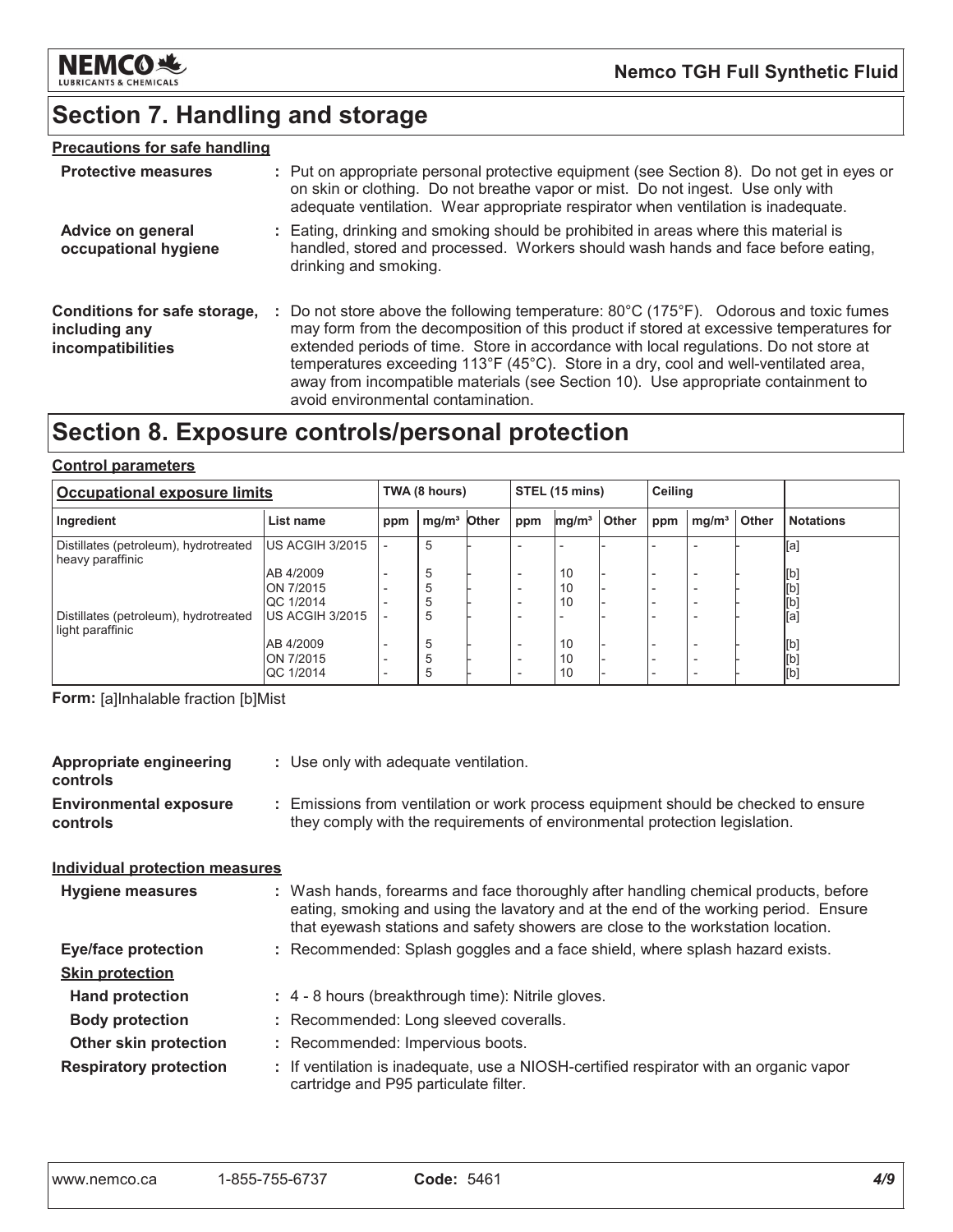

## Section 9. Physical and chemical properties

### **Appearance**

| <b>Physical state</b>                             | : Liquid.                                                       |
|---------------------------------------------------|-----------------------------------------------------------------|
| Color                                             | : Amber.                                                        |
| Odor                                              | : Mild.                                                         |
| <b>Odor threshold</b>                             | : Not available.                                                |
| pH                                                | : Not available.                                                |
| <b>Freezing point</b>                             | : Not available.                                                |
| <b>Boiling point</b>                              | : Not available.                                                |
| <b>Flash point</b>                                | : Closed cup: $>226^{\circ}$ C                                  |
| <b>Evaporation rate</b>                           | $:$ <1 (Butyl acetate = 1)                                      |
| <b>Flammability (solid, gas)</b>                  | : Not available.                                                |
| Lower and upper explosive<br>(flammable) limits   | : Not available.                                                |
| Vapor pressure                                    | : <0.13 kPa (<1 mm Hg) (68°F)                                   |
| Vapor density                                     | : Not available.                                                |
| <b>Relative density</b>                           | : 0.86 to 0.89                                                  |
| Solubility in water                               | $:$ Insoluble in water.                                         |
| <b>Partition coefficient: n-</b><br>octanol/water | : Not available.                                                |
| <b>Auto-ignition temperature</b>                  | : $>260^{\circ}$ C ( $>500^{\circ}$ F)                          |
| <b>Decomposition temperature</b>                  | : Not available.                                                |
| <b>Viscosity</b>                                  | : Kinematic (40°C (104°F)): 0.577 cm <sup>2</sup> /s (57.7 cSt) |

## Section 10. Stability and reactivity

| <b>Hazardous decomposition</b><br>products   | : Under normal conditions of storage and use, hazardous decomposition products should<br>not be produced. |
|----------------------------------------------|-----------------------------------------------------------------------------------------------------------|
| Incompatible materials                       | : Reactive or incompatible with the following materials: oxidizing materials.                             |
| <b>Conditions to avoid</b>                   | : No specific data.                                                                                       |
| <b>Possibility of hazardous</b><br>reactions | : Under normal conditions of storage and use, hazardous reactions will not occur.                         |
| <b>Chemical stability</b>                    | : The product is stable.                                                                                  |
| <b>Reactivity</b>                            | : No specific test data related to reactivity available for this product or its ingredients.              |

## Section 11. Toxicological information

### Information on toxicological effects

### **Acute toxicity**

| <b>Product/ingredient name</b>                            | l Result                                | <b>Species</b> | <b>Dose</b>           | <b>Exposure</b> |
|-----------------------------------------------------------|-----------------------------------------|----------------|-----------------------|-----------------|
| Distillates (petroleum), hydrotreated<br>light paraffinic | <b>ILC50 Inhalation Dusts and mists</b> | Rat            | $3900 \text{ mg/m}^3$ | l 4 hours       |
| Triphenyl phosphite                                       | LD50 Oral                               | Rat            | $444$ mg/kg           |                 |

| www.nemco.ca | 1-855-755-6737 | Code |
|--------------|----------------|------|
|              |                |      |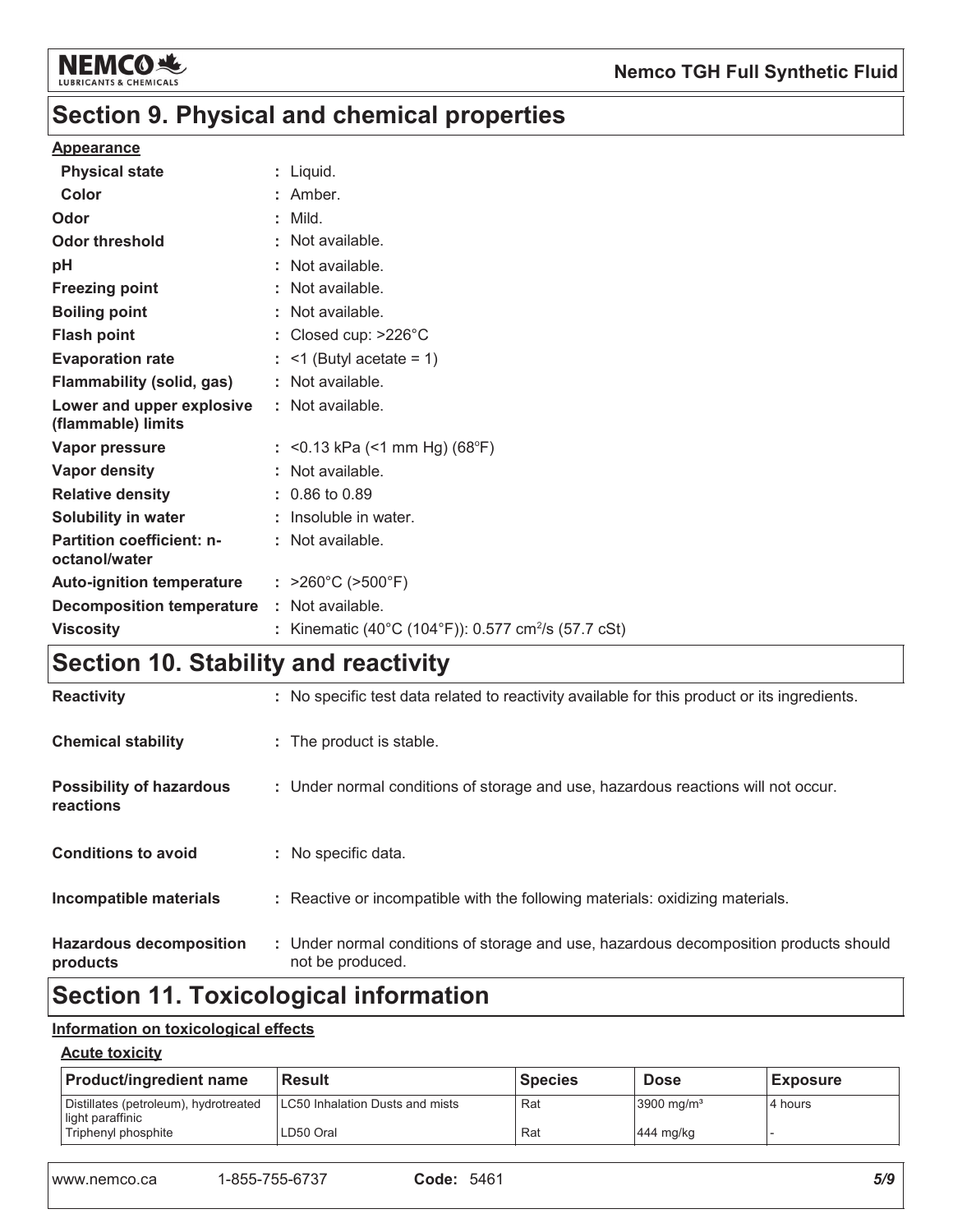

## **Section 11. Toxicological information**

## **Irritation/Corrosion**

| <b>Product/ingredient name</b> | <b>Result</b>              | <b>Species</b> | <b>Score</b> | <b>Exposure</b> | Observation I |
|--------------------------------|----------------------------|----------------|--------------|-----------------|---------------|
| Triphenyl phosphite            | l Eves - Mild irritant     | Rabbit         |              | 24 hours 500 mg |               |
|                                | l Skin - Severe irritant   | Human          |              | 48 hours 125 mg |               |
|                                | l Skin - Moderate irritant | Rabbit         |              | 24 hours 20 mg  |               |
|                                | I Skin - Severe irritant   | Rabbit         |              | 500 mg          |               |

### **Sensitization**

There is no data available.

### **Mutagenicity**

There is no data available.

#### Carcinogenicity

There is no data available.

#### **Reproductive toxicity**

There is no data available.

### **Teratogenicity**

There is no data available.

### Specific target organ toxicity (single exposure)

There is no data available.

### Specific target organ toxicity (repeated exposure)

There is no data available.

### **Aspiration hazard**

| Name                                | <b>Result</b>                         |
|-------------------------------------|---------------------------------------|
| 1-Decene, homopolymer, hydrogenated | <b>ASPIRATION HAZARD - Category 1</b> |

| Information on the likely<br>routes of exposure | : Dermal contact. Eye contact. Inhalation. Ingestion.                                    |
|-------------------------------------------------|------------------------------------------------------------------------------------------|
| <b>Potential acute health effects</b>           |                                                                                          |
| Eye contact                                     | : No known significant effects or critical hazards.                                      |
| <b>Inhalation</b>                               | : No known significant effects or critical hazards.                                      |
| <b>Skin contact</b>                             | : No known significant effects or critical hazards.                                      |
| Ingestion                                       | : No known significant effects or critical hazards.                                      |
|                                                 | Symptoms related to the physical, chemical and toxicological characteristics             |
| Eye contact                                     | : Adverse symptoms may include the following: pain or irritation, watering, redness.     |
| <b>Inhalation</b>                               | : Adverse symptoms may include the following: respiratory tract irritation, coughing.    |
| <b>Skin contact</b>                             | : Adverse symptoms may include the following: irritation, redness.                       |
| Ingestion                                       | : No known significant effects or critical hazards.                                      |
|                                                 | Delayed and immediate effects and also chronic effects from short and long term exposure |
| <b>Short term exposure</b>                      |                                                                                          |
| <b>Potential immediate</b><br>effects           | : No known significant effects or critical hazards.                                      |
| <b>Potential delayed effects</b>                | : No known significant effects or critical hazards.                                      |
| Long term exposure                              |                                                                                          |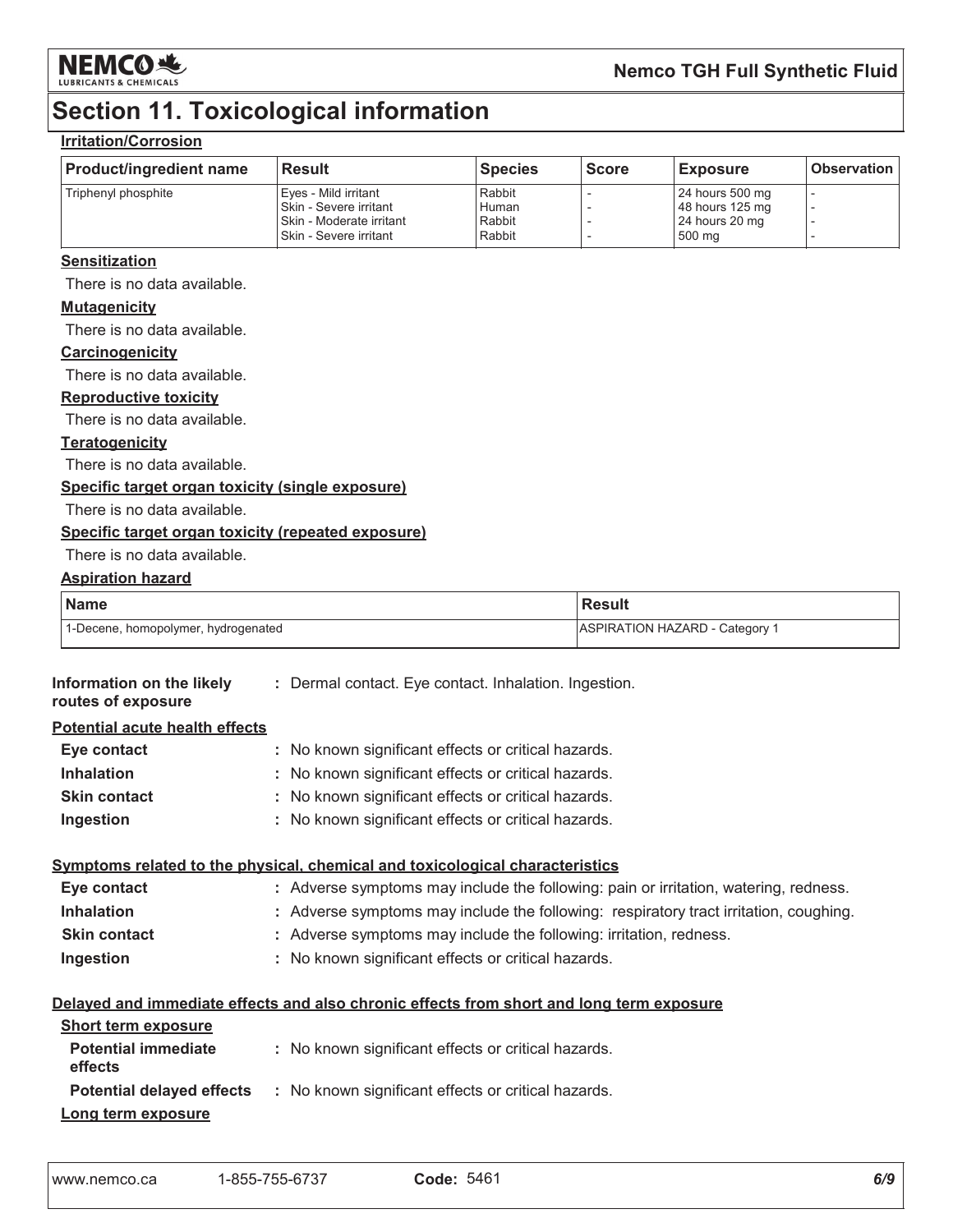

## **Section 11. Toxicological information**

| <b>Potential immediate</b><br>effects   | : No known significant effects or critical hazards. |
|-----------------------------------------|-----------------------------------------------------|
| <b>Potential delayed effects</b>        | : No known significant effects or critical hazards. |
| <b>Potential chronic health effects</b> |                                                     |
| General                                 | : No known significant effects or critical hazards. |
| Carcinogenicity                         | : No known significant effects or critical hazards. |
| <b>Mutagenicity</b>                     | : No known significant effects or critical hazards. |
| <b>Teratogenicity</b>                   | : No known significant effects or critical hazards. |
| Developmental effects                   | : No known significant effects or critical hazards. |
| <b>Fertility effects</b>                | : No known significant effects or critical hazards. |

### **Numerical measures of toxicity**

### **Acute toxicity estimates**

| <b>Route</b>                 | <b>ATE value</b> |
|------------------------------|------------------|
| Inhalation (dusts and mists) | 126.1 mg/L       |

## **Section 12. Ecological information**

### **Toxicity**

There is no data available.

### Persistence and degradability

There is no data available.

### **Bioaccumulative potential**

| <b>Product/ingredient name</b>         | $LogP_{ow}$ | <b>BCF</b> | <b>Potential</b> |
|----------------------------------------|-------------|------------|------------------|
| 1-Decene, homopolymer,<br>hydrogenated | >6.5        |            | high             |
| Triphenyl phosphite                    | 6.62        |            | high             |

### **Mobility in soil**

| Soil/water partition | : There is no data available. |
|----------------------|-------------------------------|
| coefficient (Koc)    |                               |

Other adverse effects : No known significant effects or critical hazards.

## **Section 13. Disposal considerations**

**Disposal methods** 

: Disposal of this product, solutions and any by-products should comply with the requirements of environmental protection and waste disposal legislation and any regional local authority requirements.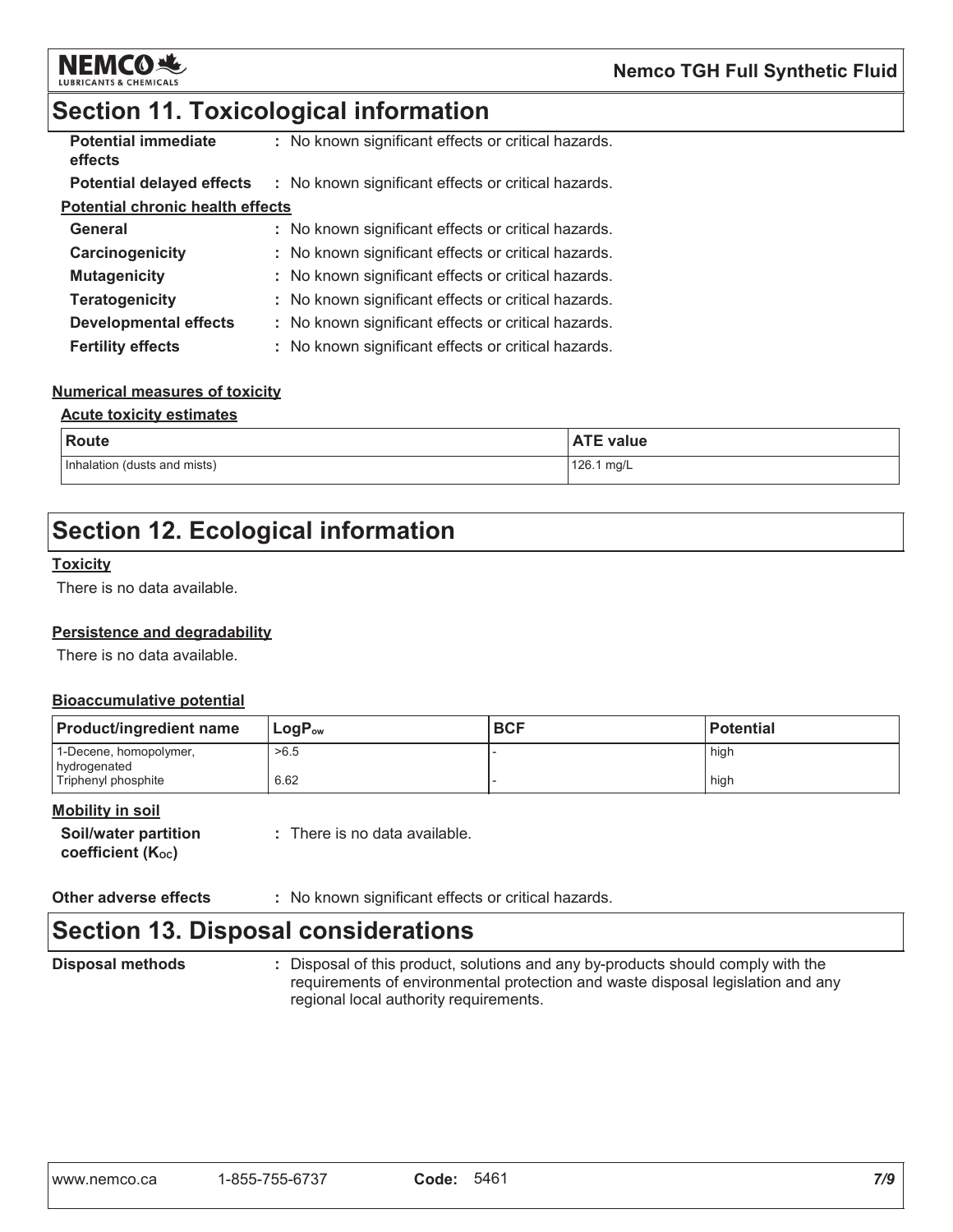

## **Section 14. Transport information**

|                                      | <b>TDG</b>               | <b>IMDG</b>    | <b>IATA</b>    |
|--------------------------------------|--------------------------|----------------|----------------|
| <b>UN number</b>                     | Not regulated.           | Not regulated. | Not regulated. |
| <b>UN proper</b><br>shipping name    | $\overline{\phantom{0}}$ |                |                |
| <b>Transport</b><br>hazard class(es) | $\overline{\phantom{0}}$ |                | ۰              |
| <b>Packing group</b>                 | $\overline{\phantom{a}}$ |                | ۰              |
| <b>Environmental</b><br>hazards      | No.                      | No.            | No.            |
| <b>Additional</b><br>information     |                          |                |                |

**AERG** : Not applicable

Special precautions for user : Transport within user's premises: always transport in closed containers that are upright and secure. Ensure that persons transporting the product know what to do in the event of an accident or spillage.

**Transport in bulk according : Not available.** to Annex II of MARPOL and the IBC Code

## **Section 15. Regulatory information**

**Canadian lists** 

| <b>Canadian NPRI</b>         | : None of the components are listed.                                              |
|------------------------------|-----------------------------------------------------------------------------------|
| <b>CEPA Toxic substances</b> | : None of the components are listed.                                              |
| <b>Canada inventory</b>      | : All components are listed or exempted.                                          |
| <b>International lists</b>   |                                                                                   |
| <b>National inventory</b>    |                                                                                   |
| <b>Australia</b>             | : All components are listed or exempted.                                          |
| China                        | All components are listed or exempted.                                            |
| <b>Europe</b>                | All components are listed or exempted.                                            |
| Japan                        | Japan inventory (ENCS): Not determined<br>Japan inventory (ISHL): Not determined. |
| <b>Malaysia</b>              | Not determined.                                                                   |
| New Zealand                  | : All components are listed or exempted.                                          |
| <b>Philippines</b>           | All components are listed or exempted.                                            |
| <b>Republic of Korea</b>     | All components are listed or exempted.                                            |
| Taiwan                       | Not determined.                                                                   |
|                              |                                                                                   |